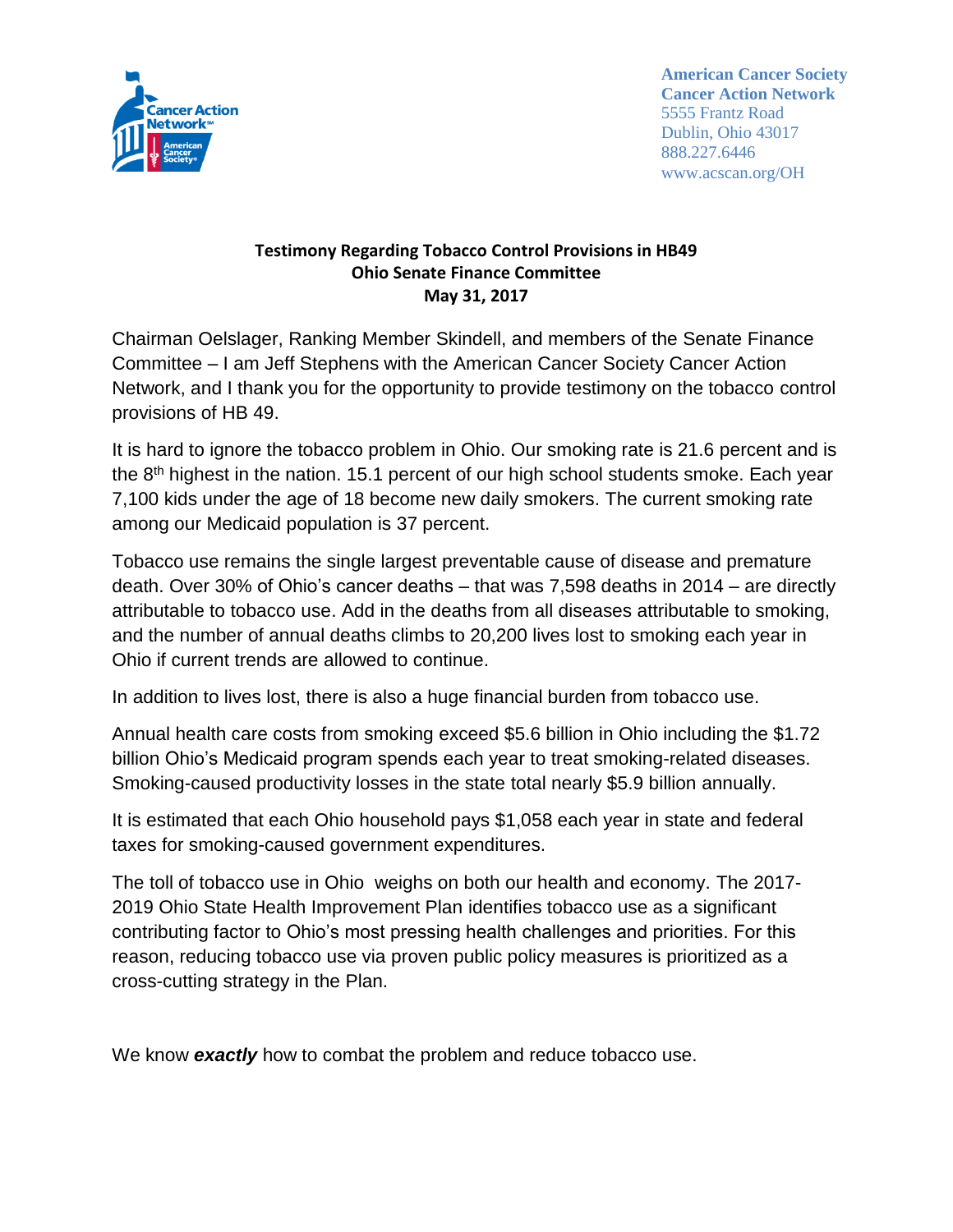Over 50 years of implementing evidence-based policy interventions across the United States has demonstrated that increasing tobacco taxes, fully-funding, evidence-based state tobacco control programs, and implementing 100% smoke-free workplace laws are the most effective ways to reduce tobacco use. According to the Institute of Medicine, the U.S. Surgeon General, and the World Health Organization, tobacco tax increases are a highly effective means of reducing tobacco use. Increasing the price of tobacco products through state excise tax increases improves health outcomes by preventing smoking initiation, promoting smoking cessation, and reducing the prevalence and intensity of tobacco use by teens and adults. In fact, tobacco companies have repeatedly admitted in their own corporate documents that tobacco taxes are a significant deterrent to youth consumption and an incentive to adult quitting and therefore pose a serious external threat to tobacco industry sales volumes and profits.

The American Cancer Society Cancer Action Network, and all the partner organizations that have stood with us over the years, will continue to frame this conversation as it should be – tobacco's impact on Ohioans' health and the resultant impact on health care costs. We will continue to ask for enactment of the meaningful public policies that will reduce tobacco use in Ohio.

We are therefore disappointed that Substitute HB49 did not take the opportunity to implement proven strategies to reduce the terrible toll of tobacco use in Ohio.

First – Substitute HB49 proposes a 60% reduction in funding for the Ohio Tobacco Use Prevention and Cessation program at ODH from a \$13.5 million FY '17 allocation in the last Biennial budget. According to projections from the Campaign for Tobacco-Free Kids, this cut will result in 4,730 additional Ohio kids growing up to be adults who smoke, and increase future healthcare expenditures by \$99.3 million. Decimating an already underfunded tobacco prevention and cessation program is unacceptable. We will continue to ask you to **invest \$35 Million in tobacco use prevention and cessation programs**. This investment will allow the state to revive its successful comprehensive program at a level that had meaningful impact on tobacco use from 2003-2008; We can once again have an effective state strategy to keep kids tobaccofree and help current tobacco users beat their addiction.

Secondly – We're disappointed that Substitute HB49 missed the opportunity to increase the unit price of tobacco products via increasing tobacco excise taxes. Increasing the cigarette tax by \$1.00 per pack would raise much needed revenue of an additional \$313 million per year, and most importantly stimulate an 11 percent reduction in the youth smoking rate and save 32,400 lives. Matching the other tobacco products tax to the cigarette tax level would raise millions of additional dollars and deter our youth from initiating a lifetime of addiction to tobacco products. Moreover, these proven strategies for reducing tobacco use would positively impact the enormous health care costs associated with treating tobacco-related disease. Raising tobacco taxes is a win-win strategy!